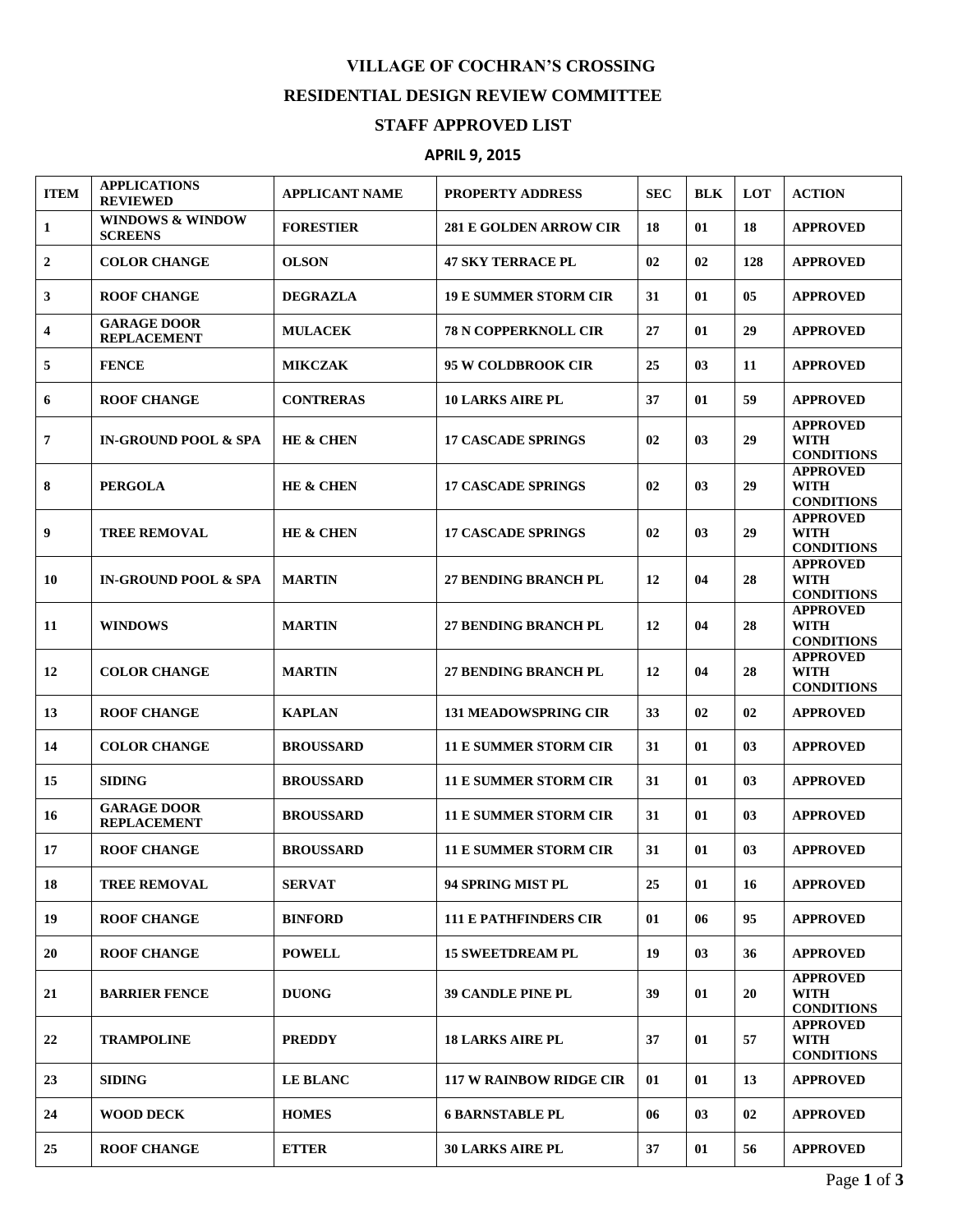| 26 | <b>WINDOWS</b><br><b>REPLACEMENT</b>                                        | <b>ZHANG</b>       | <b>26 PLUM BLOSSOM PL</b>    | 29 | 01 | 38  | <b>APPROVED</b>                                     |
|----|-----------------------------------------------------------------------------|--------------------|------------------------------|----|----|-----|-----------------------------------------------------|
| 27 | <b>COLOR CHANGE</b>                                                         | <b>BONNEY</b>      | <b>26 QUAIL ROCK PL</b>      | 57 | 01 | 07  | <b>APPROVED</b>                                     |
| 28 | <b>FENCE</b>                                                                | <b>WALKER</b>      | <b>6 WARBLER PL</b>          | 07 | 01 | 53  | <b>APPROVED</b>                                     |
| 29 | <b>SIDING CHANGE</b>                                                        | LU                 | <b>98 N PATHFINDERS CIR</b>  | 01 | 07 | 04  | <b>APPROVED</b>                                     |
| 30 | <b>ROOF CHANGE</b>                                                          | <b>TARBERT LLC</b> | <b>6 BARNSTABLE</b>          | 06 | 03 | 02  | <b>APPROVED</b>                                     |
| 31 | <b>PLAY STRUCTURE</b>                                                       | <b>BISHAI</b>      | <b>71 HOLLYMEAD DR</b>       | 09 | 01 | 07  | <b>APPROVED</b>                                     |
| 32 | <b>ROOF CHANGE</b>                                                          | <b>MCCABE</b>      | <b>66 COLDBROOK COURT</b>    | 25 | 02 | 06  | <b>APPROVED</b>                                     |
| 33 | <b>IN-GROUND POOL &amp; SPA</b>                                             | <b>SCHULTZ</b>     | <b>6 FEATHERFALL PL</b>      | 02 | 01 | 33  | <b>APPROVED</b><br><b>WITH</b><br><b>CONDITIONS</b> |
| 34 | <b>ROOF CHANGE</b>                                                          | <b>COPSON</b>      | <b>5 WINDFELLOW PL</b>       | 01 | 03 | 115 | <b>APPROVED</b>                                     |
| 35 | <b>TREE REMOVAL</b>                                                         | <b>DRISCOLL</b>    | <b>113 E AMBERGLOW CIR</b>   | 26 | 03 | 59  | <b>APPROVED</b>                                     |
| 36 | <b>ROOF CHANGE</b>                                                          | <b>MILLR</b>       | <b>134 W SHADOWPOINT CIR</b> | 08 | 03 | 08  | <b>APPROVED</b><br><b>WITH</b><br><b>CONDITIONS</b> |
| 37 | <b>ROOF CHANGE</b>                                                          | <b>WOLD</b>        | 92 E STONY END PL            | 31 | 02 | 16  | <b>APPROVED</b><br><b>WITH</b><br><b>CONDITIONS</b> |
| 38 | <b>AIR CONDITIONER</b>                                                      | <b>PREDDY</b>      | <b>18 LARKS AIRE PL</b>      | 37 | 01 | 54  | <b>APPROVED</b><br><b>WITH</b><br><b>CONDITIONS</b> |
| 39 | <b>BARRIER FENCE</b>                                                        | <b>PREDDY</b>      | <b>18 LARKS AIRE PL</b>      | 37 | 01 | 54  | <b>APPROVED</b><br><b>WITH</b><br><b>CONDITIONS</b> |
|    |                                                                             |                    |                              |    |    |     |                                                     |
| 40 | <b>SCREENED STRUCTURE</b><br><b>FOR TRASH &amp; RECYCLE</b><br><b>CARTS</b> | <b>PREDDY</b>      | <b>18 LARKS AIRE PL</b>      | 37 | 01 | 54  | <b>APPROVED</b><br><b>WITH</b><br><b>CONDITIONS</b> |
| 41 | <b>FENCE</b>                                                                | <b>SPANN</b>       | <b>42 CANDLENUT PL</b>       | 40 | 01 | 22  | <b>APPROVED</b>                                     |
| 42 | <b>COLOR CHANGE</b>                                                         | <b>ALOE/BRUNO</b>  | <b>34 CLOUDLEAP PL</b>       | 05 | 02 | 93  | <b>APPROVED</b>                                     |
| 43 | <b>COLOR CHANGE</b>                                                         | <b>PHIPPS</b>      | <b>7 E AMBERGLOW CIR</b>     | 26 | 01 | 02  | <b>APPROVED</b>                                     |
| 44 | <b>BARRIER FENCE</b>                                                        | <b>MUNUSWAMY</b>   | <b>15 TREEVINE CT</b>        | 30 | 01 | 03  | <b>APPROVED</b><br>WITH<br><b>CONDITIONS</b>        |
| 45 | <b>ROOF CHANGE</b>                                                          | <b>DRISCOLL</b>    | <b>113 E AMBERGLOW CIR</b>   | 26 | 03 | 59  | <b>APPROVED</b>                                     |
| 46 | <b>GENERATOR</b>                                                            | <b>FOSS</b>        | <b>338 S SILVERSHIRE CIR</b> | 43 | 01 | 26  | <b>APPROVED</b><br><b>WITH</b><br><b>CONDITIONS</b> |
| 47 | <b>BARRIER FENCE</b>                                                        | DE KOSTER          | <b>19 STORMWOOD PL</b>       | 20 | 02 | 12  | <b>APPROVED</b><br><b>WITH</b><br><b>CONDITIONS</b> |
| 48 | <b>SPA/HOT TUB</b>                                                          | <b>SCHOGER</b>     | <b>122 W SHADOWPOINT CIR</b> | 08 | 03 | 11  | <b>APPROVED</b><br>WITH<br><b>CONDITIONS</b>        |
| 49 | <b>PERGOLA</b>                                                              | <b>SCHOGER</b>     | <b>122 W SHADOWPOINT CIR</b> | 08 | 03 | 11  | <b>APPROVED</b><br>WITH<br><b>CONDITIONS</b>        |
| 50 | <b>PATIO</b>                                                                | <b>SCHOGER</b>     | <b>122 W SHADOWPOINT CIR</b> | 08 | 03 | 11  | <b>APPROVED</b>                                     |
| 51 | <b>FENCE</b>                                                                | <b>SCHOGER</b>     | <b>122 W SHDOWPOINT CIR</b>  | 08 | 03 | 11  | <b>APPROVED</b><br><b>WITH</b><br><b>CONDITIONS</b> |